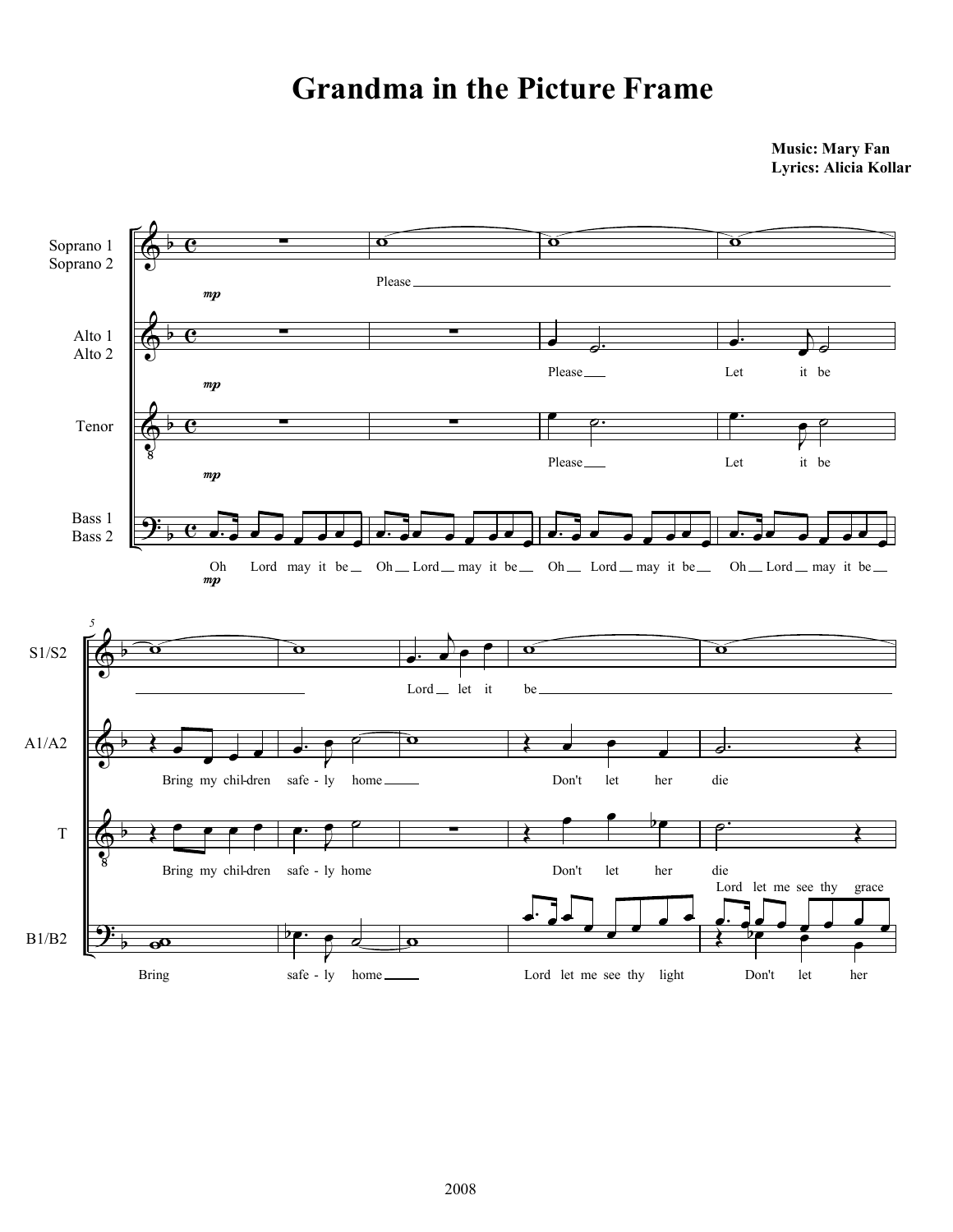

Grandma in the Picture Frame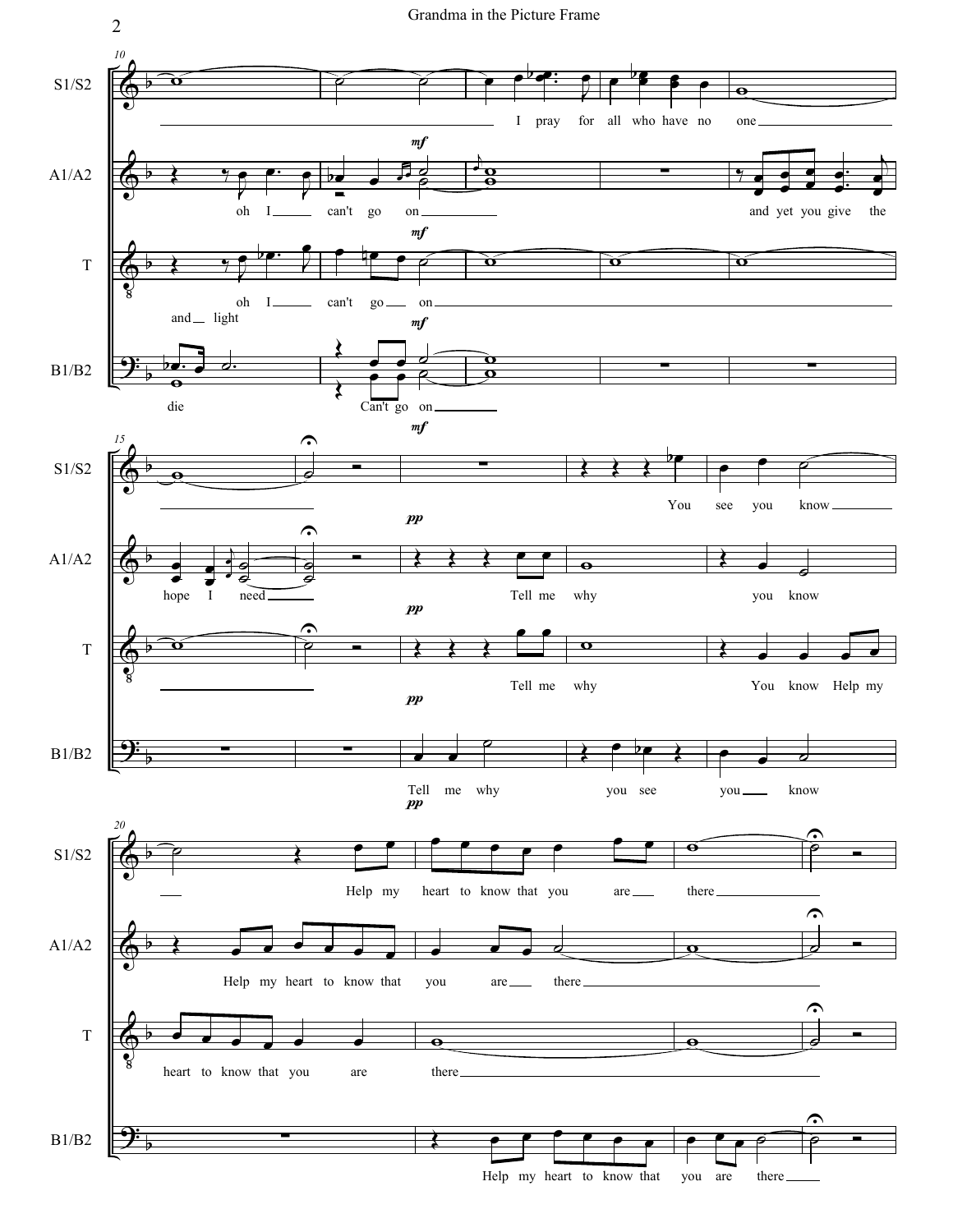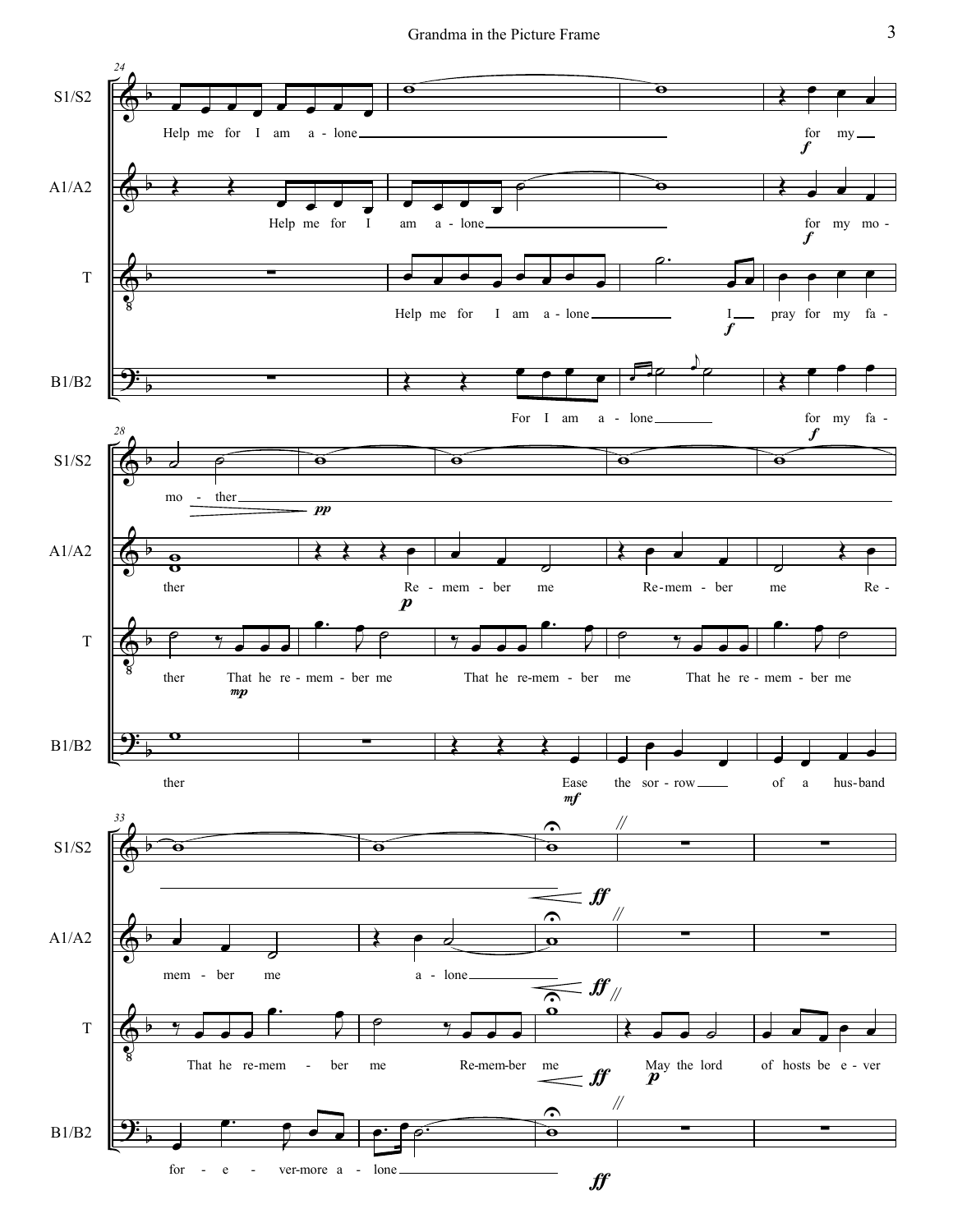